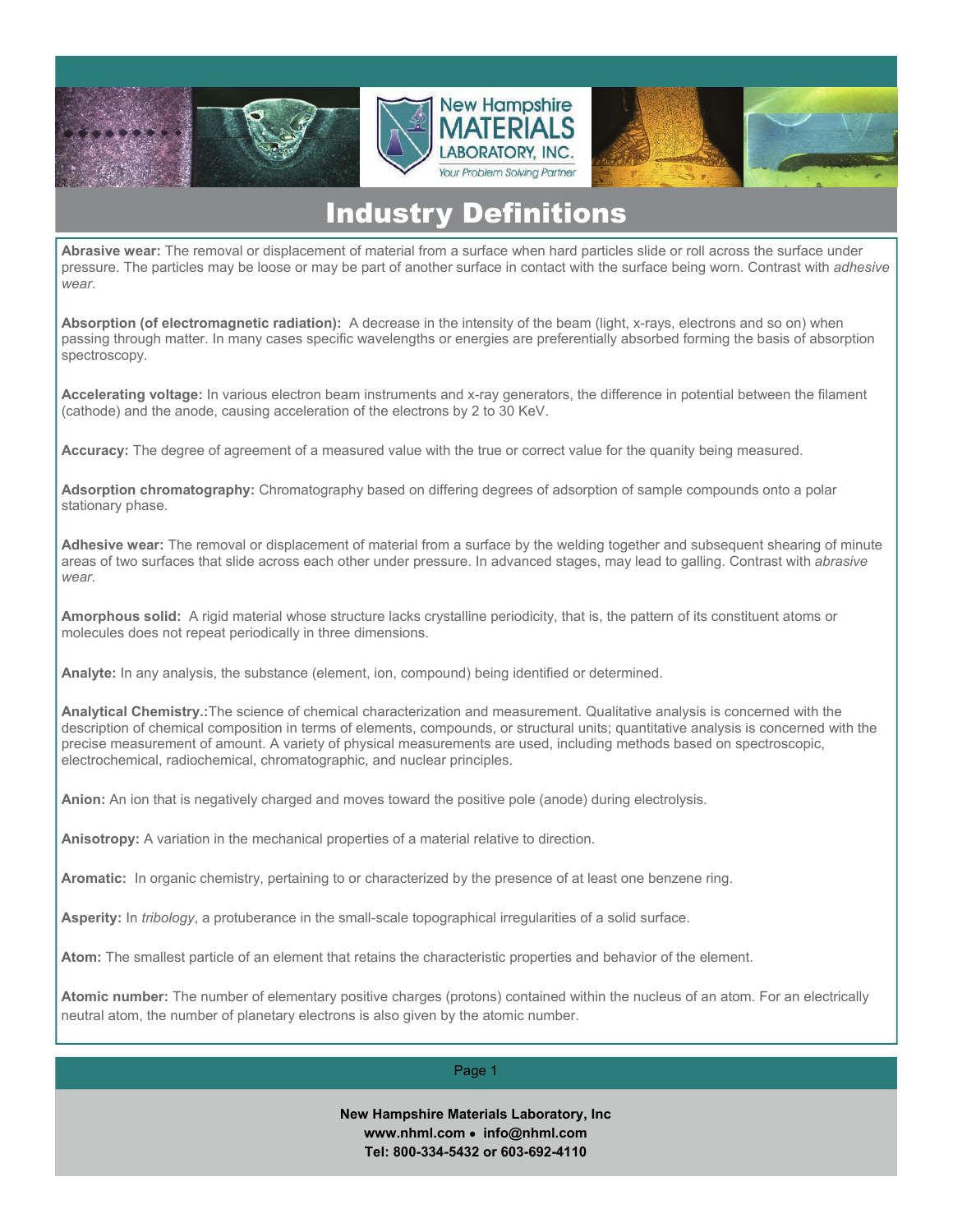**New Hampshire ATEPIA** 

**Your Problem Solving Partner** 

**Atomic weight:** A number assigned to each chemical element that specifies the average mass of its atoms. Because an element may consist of two or more isotopes, each having atoms with well defined but differing masses, the atomic weight of each element is the average of the masses of its naturally occuring isotopes weighted by the relative proportions of those isotopes.

**Auger Electron Spectroscopy (AES):** A technique for chemical analysis of surface layers that identifies the atoms present in a layer by measuring the characteristic energies of their auger electrons.

**Austenite:** A non-magnetic solid solution of carbon in face centered cubic (Gamma Iron). With appropriate alloying the phase can be stable at room temperature such as in 300 series of stainless steels

**Axial strain:** Increase (or decrease) in length resulting from a stress acting parallel to the longitudinal axis of the specimen.

**Background:** Any noise in the signal due to instabilities in the system or to enviromental interferences.

**Backscattered electron:** An information signal arising from elastic (electron-nucleus) collisions, wherein the incident electron rebounds from the interaction with a small energy loss. The backscattered electron yield is strongly dependent on atomic number, qualitatively describes the origin of characteristic rays, and reveals compositional and topographical information about the specimen.

**Bainite:** One of the decompositions products that can occur when austenite is cooled past a critical temperature of 727° C. It is a fine dispersion of carbide in ferrite upper Bainite forms below 450° to 500° C, lower Bainite below 350°C.

**Bauschinger effect:** The phenomenon by which plastic deformation increases yield strength in the direction of plastic flow and decreases it in other directions.

**Beach marks:** Progression marks on a facture surface that indicate successive position of the advancing crack front. The classic appearance is of irregular elliptical or semielliptical rings, radiating outward from one or more origins. Beach marks (also known as clamshell marks or tide marks) are typically found on service fractures where the part is loaded randomly, intermittently, or with periodic variations in mean stress or alternating stress.

**Bearing area:** The product of the pin diameter and specimen thickness.

**Bearing strain:** The ratio of the bearing deformation of the bearing hole, in the direction of the applied force, to the pin diameter.

**Bearing strength:** The maximum bearing stress that a material is capable of sustaining.

**Bearing stress:** The force per unit of bearing area.

**Bearing test:** A method of determining the response to stress (load) of sheet products that are subjected to riveting, bolting, or a similar fastening procedure. The purpose of the test is to determine the bearing strength of the material and to measure the bearing stress versus the deformation of the hold created by a pin or rod of a circular cross section that pierces the sheet perpendicular to the surface.

Page 2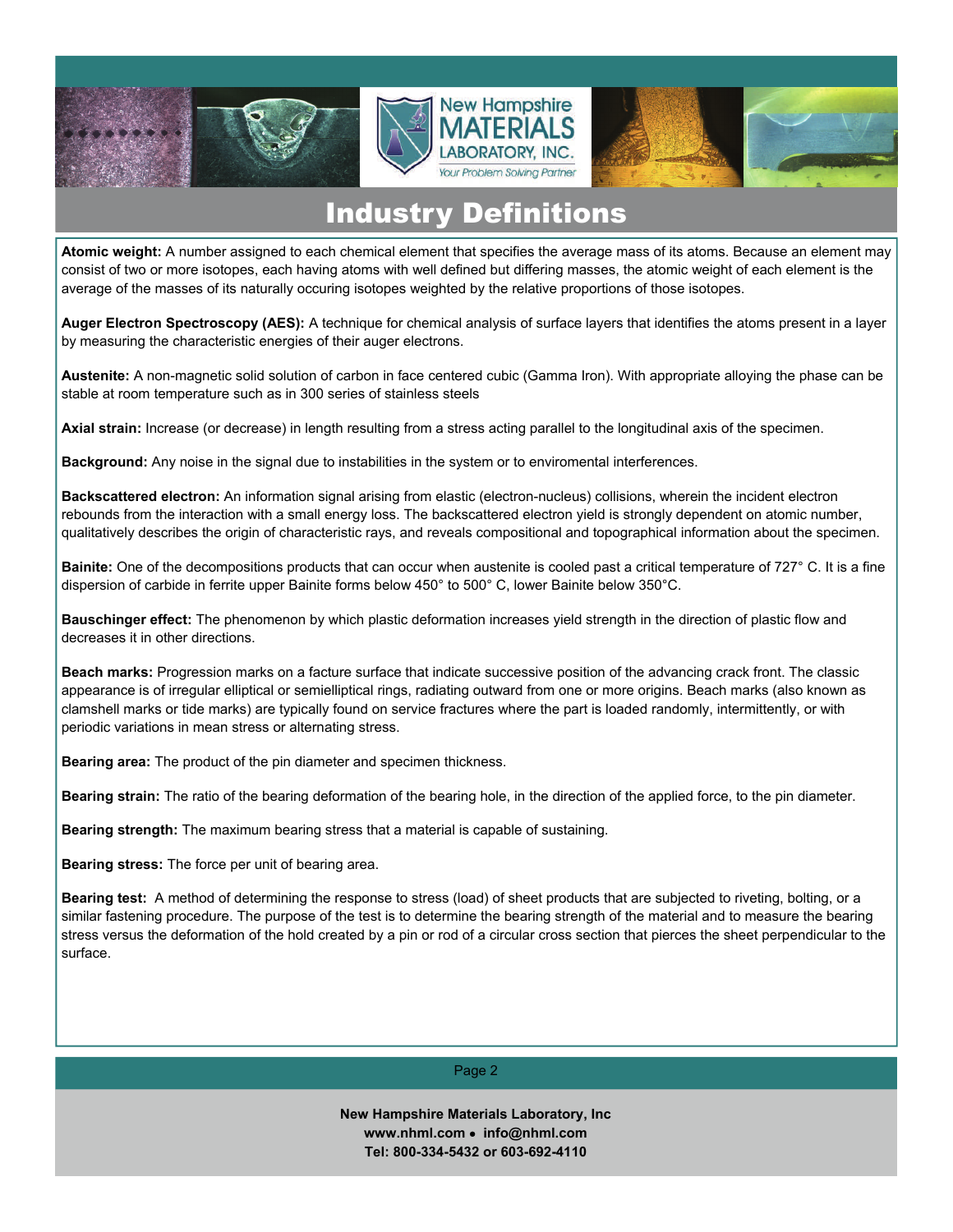## Industry Definitions

**Bearing yield strength:** The bearing stress at which a material exhibits a specified limiting deviation from the proportionality of bearing stress to bearing strain.

**Bend radius:** (1) The inside radius of a bent section. (2) The radius of a tool around which metal is bent during fabrication.

**Bend test:** A test for determining the relative ductility of metal that is to be formed (usually sheet, strip, plate, or wire) or for determining soundness and toughness of metal (after welding, for example). The specimen is usually bent over a specified diameter through a specified angle for a specified number of cycles. There are four general types of bend tests, named according to the manner in which the forces are applied to the specimen to make the bend.

**Breaking load:** The maximum load (or force) applied to a test specimen or structural member loaded to rupture.

**Breaking stress:** *See rupture stress.* 

**Brinelling:** Damage to a solid bearing surface characterized by one or more plastically formed indentations brought about by overload. This term is often applied in the case of rolling element bearings.

**Brittle crack propagation:** A very sudden propagation of a crack with the absorption of no energy except that stored elastically in the body. Microscopic examination may reveal some deformation not noticeable to the unaided eye.

**Brittle fracture:** Separation of a solid accompanied by little or no macroscopic plastic deformation. Typically, brittle fracture occurs by rapid crack propagation with less expenditure of energy than for ductile fracture.

**Buckling:** A compression phenomenon that occurs when, after some critical level of load, a bulge, bend, bow, kink, or other wavy condition is produced in a beam, column, plate, bar, or sheet product form.

**Cation:** A positively charged atom or group of atoms, or a radical that moves to the negative pole (cathode) during electrolysis.

**Caustic cracking:** A form of stress corrosion cracking most frequently encountered in carbon steels or iron-chromium-nickel alloys that are exposed to concentrated hydroxide solutions at temperatures of 200 to 250 ° (400 to 480 ° F). Also known as caustic embrittlement.

**Cavitation damage:** Erosion of a solid surface through the formation and collapse of cavities in an adjacent liquid.

**Cementite:** A chemical compound of iron and carbon with a formula of Fe 3 C. This iron compound is hard and brittle because it contains about seven percent carbon.

**Charpy test:** An impact test in which a V-notched, keyhole-notched, or U-notched specimen, supported at both ends, is struck behind the notch by a striker mounted at the lower end of a bar that can swing as a pendulum. The energy that is absorbed in fracture.

**Chelate:** A coordination compound in which a heterocyclic ring is formed by a metal bound to two atoms of the associated ligands.

Page 3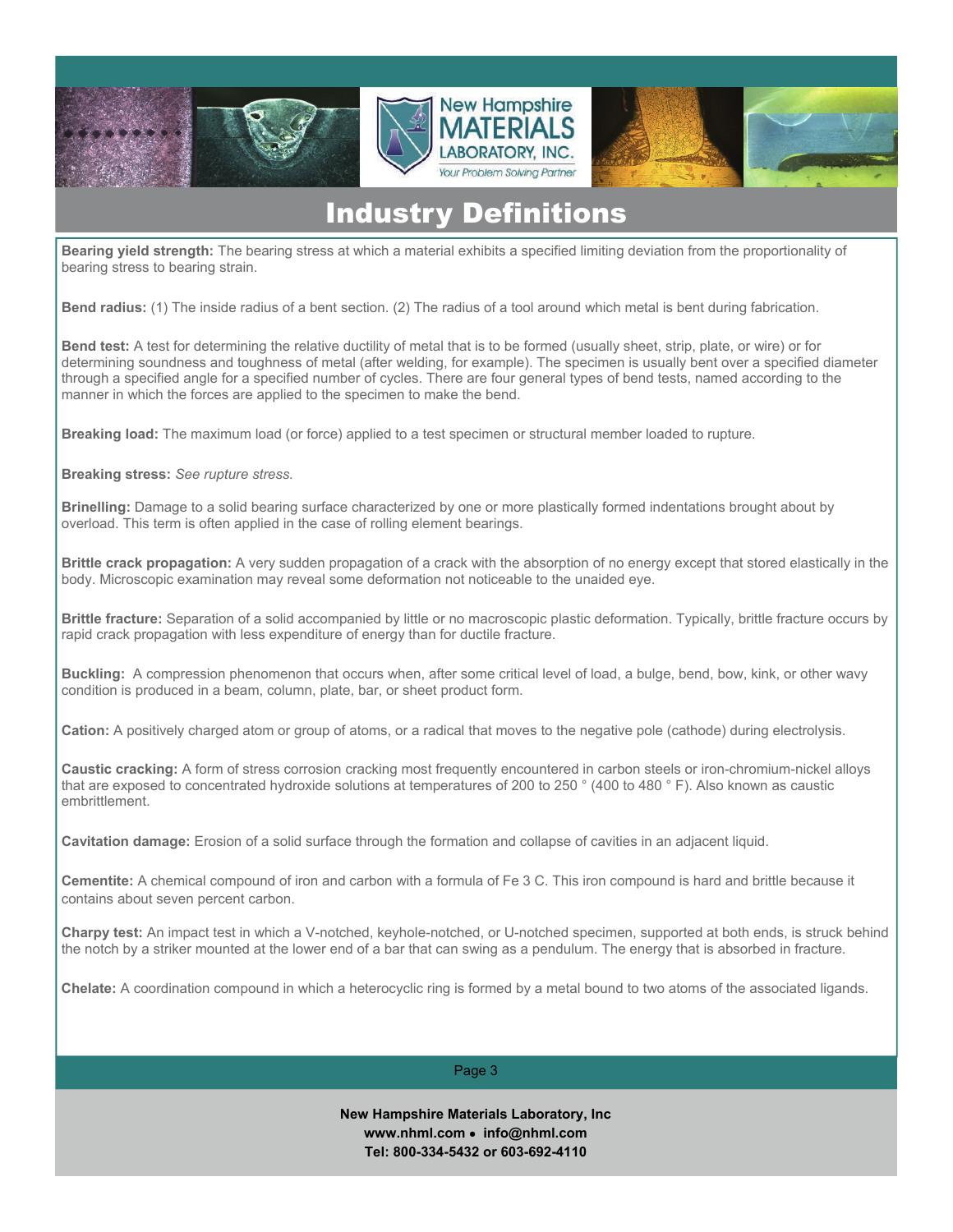**New Hampshire** MATFRIAI S **ABORATORY, INC. Your Problem Solving Partner** 

**Chemical bonding**: The joining together of atoms to form molecules.

**Chevron pattern:** A fractographic pattern of radial marks (shear ledges) that looks like nested letters "V"; sometimes called a herringbone pattern. Chevron patterns are typically found on brittle fracture surface in parts whose widths are considerably greater than their thicknesses. The points of the chevrons can be traced back to the fracture origin.

**Chromatogram:** The visual display of the progress of a separation achieved by chromatography. A chromatogram shows the response of a chromatographic detector as a function of time.

**Chromatography:** A separation method based on the distribution of sample compounds between the stationary phase and a mobile phase.

**Cleavage fracture:** A fracture, usually of a polycrystalline metal, in which most of the grains have failed by cleavage, resulting in bright reflecting facets. It is one type of crystalline fracture and is associated with low-energy brittle fracture.

**Coefficient of friction, μ:** The ratio of the force resisting tangential motion between two bodies to the normal force pressing these bodies together.

**Compression test:** A method for assessing the ability of a material to withstand compressive loads.

**Compressive strength:** Maximum compressive stress a material is capable of developing. With a brittle material that fails in compression by fracturing, the compressive strength has a ductile, malleable, or semi viscous materials (which do not fail in compression by a shattering fracture), the value obtained for compressive strength is an arbitrary value dependent on the degree of distortion that is regarded as effective failure of the material.

**Compressive stress:** A stress that causes an elastic body to deform (shorten) in the direction of the applied load. Contrast with *tensile stress*.

**Constant life fatigue diagram:** A plot (usually on rectangular coordinates) of a family of curves, each of which is for a single fatigue life (number of cycles), relating alternating stress, maximum stress, minimum stress, and mean stress. The constant life fatigue diagram is generally derived from a family of *S-N* curves, each of which represents a different stress ratio for a 50% probability of survival.

**Corrosion fatigue:** Cracking produced by the combined action of repeated or fluctuating stress and a corrosive environment at lower stress levels or fewer cycles than would be required in the absence of a corrosive environment.

**Crack-extension force,** *G***:** The elastic energy per unit of new separation area that would be made available at the front of an ideal crack in an elastic solid during a virtual increment of forward crack extension. This definition is useful for either static cracks or running cracks. From past usage, crack extension force is commonly associated with linear-elastic methods of analysis.

**Crack-extension resistance,** *KR***:** A measure of the resistance of a material to crack extension expressed in terms of the *stressintensity factor*, the *crack-extension force*, or values of *J* derived using the *J-integral* concept.

Page 4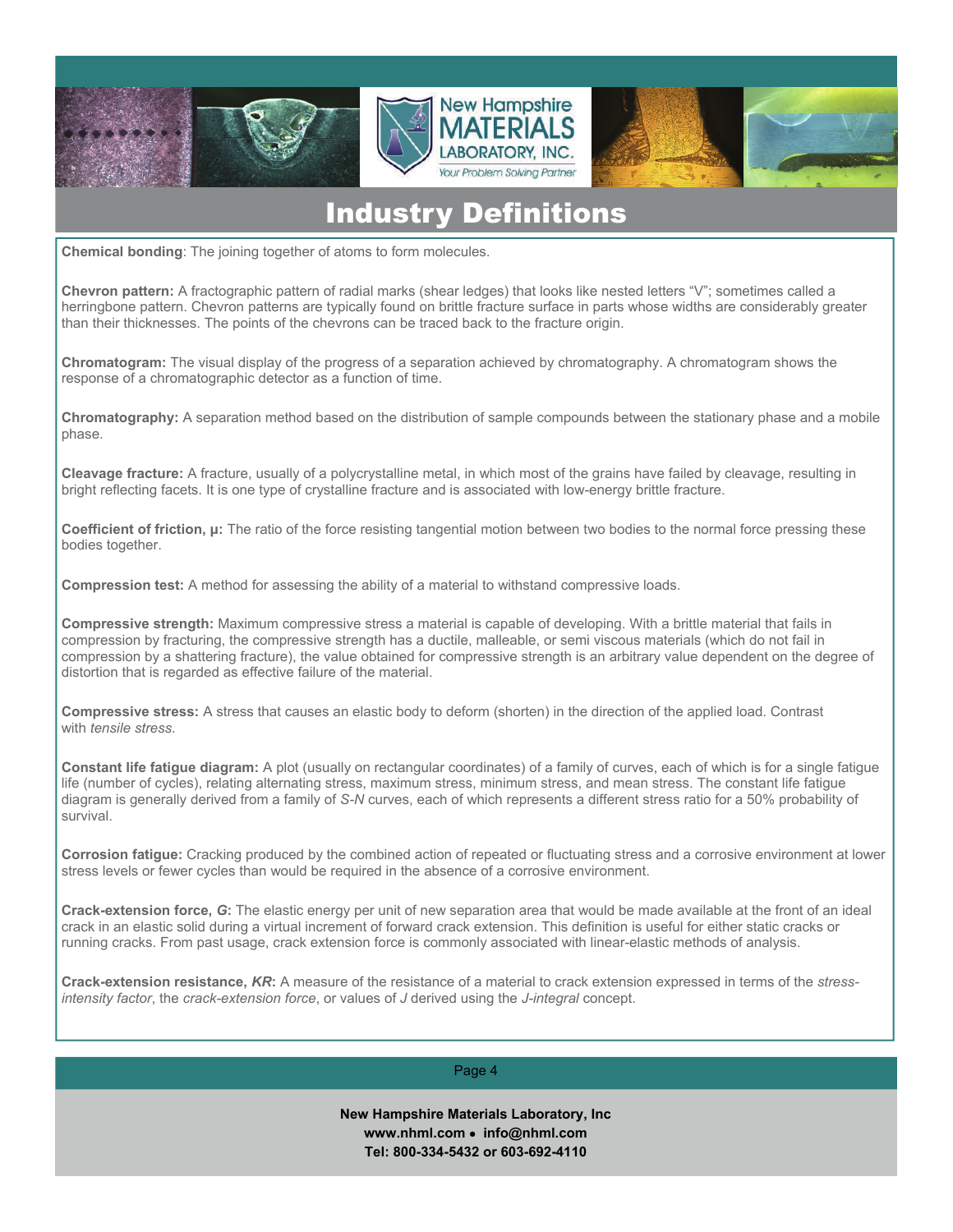# Industry Definitions

**Crack length (depth),** *a***:** In fatigue and stress corrosion cracking, the *physical crack size*used to determine the crack growth rate and the *stress-intensity factor*. For the compact-type specimen, crack length is measured from the line connecting the bearing points of load application. For the center-cracked-tension specimen, crack length is measured from the perpendicular bisector of the central crack.

**Creep:** Time-dependent strain occurring under stress. The *creep strain* occurring at a diminishing rate is called primary or transient creep; that occurring at a minimum and almost constant rate, secondary or steady-rate creep; that occurring at an accelerating rate, tertiary creep.

**Creep-rupture strength:** The stress that will cause fracture in a creep test at a given time in a specified constant environment. Also known as stress-rupture strength.

**Creep-rupture test:** A test in which progressive specimen deformation and the time for rupture are both measured. In general, deformation is much greater than that developed during a creep test. Also known as stress-rupture test.

**Creep strain:** The time-dependent total strain (extension plus initial gage length) produced by applied stress during a creep test.

**Creep stress:** The constant load divided by the original cross-sectional area of the specimen.

**Cup fracture (cup-and-cone fracture):** A mixed-mode fracture, often seen in tensile test specimens of a ductile material, where the central portion undergoes plane-strain fracture and the surrounding region undergoes plane-stress fracture. One of the mating fracture surfaces looks like a miniature cup; it has a central depressed flat-face region surrounded by a shear lip. The other fracture surface looks like a miniature truncated cone.

**Cycle:** In fatigue, one complete sequence of values of applied load that is repeated periodically. The symbol *N* represents the number of cycles.

**Cyclic loads:** Loads that change value by following a regular repeating sequence of change.

**Decarburization:** Loss of carbon from the surface layer of a carbon-containing alloy due to reaction with one or more chemical substances in a medium that contacts the surface.

**Deformation:** A change in the form of a body due to stress, thermal change, change in moisture, or other causes. Measured in units of length.

**Deformation bands:** Parts of a crystal that have rotated differently during deformation to produce bands of varied orientation within individual grains.

**Dendrite:** A crystal that has a treelike branching pattern, being most evident in cast metals slowly cooled through the solidification range.

**Density (of solids and liquids):** The mass of a unit volume of a material at a specified temperature.

Page 5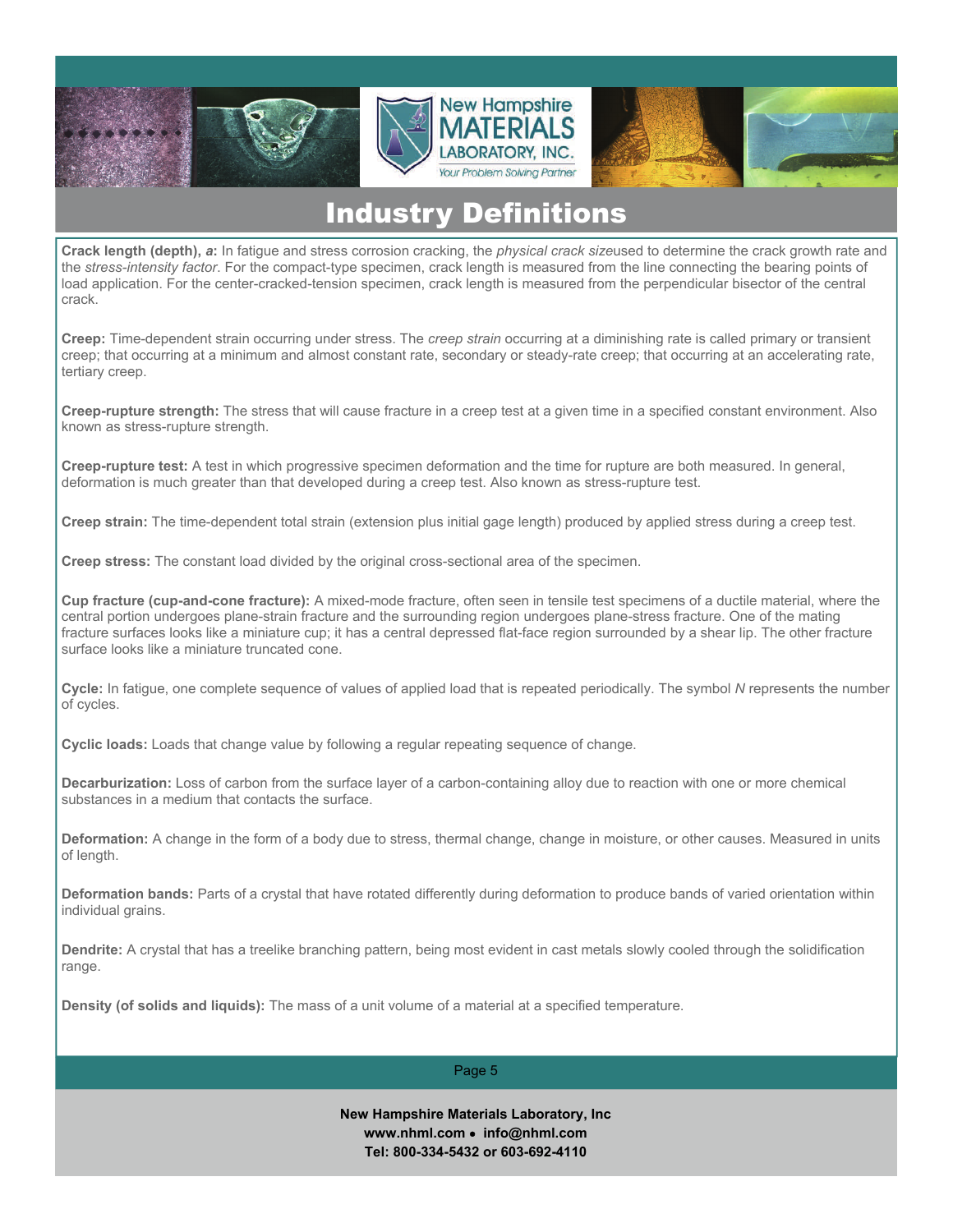**New Hampshire** MATERIA

**Your Problem Solving Partner** 

**Dezincification:** Corrosion in which zinc is selectively leached from zinc-containing alloys. Most commonly found in copper-zinc alloys containing less than 85% copper after extended service in water containing dissolved oxygen.

**Diamond pyramid hardness test:** See *Vickers hardness test*.

**Dimple rupture:** A fractographic term describing ductile fracture that occurs through the formation and coalescence of microvoids along the fracture path. The fracture surface of such a ductile fracture appears dimpled when observed at high magnification and usually is most clearly resolved when viewed in a scanning electron microscope. See also *ductile fracture*.

**Discontinuous yielding:** The nonuniform plastic flow of a metal exhibiting a yield point in which plastic deformation is inhomogeneously distributed along the gage length. Under some circumstances, it may occur in metals not exhibiting a distinct yield point, either at the onset of or during plastic flow.

**Ductile fracture:** Fracture characterized by tearing of metal accompanied by appreciable gross plastic deformation and expenditure of considerable energy.

**Ductility:** The ability of a material to deform plastically before fracturing. Measured by elongation or reduction in area in a tensile test, by height of cupping in a cupping test, or by the radius or angle of bend in a bend test.

**Elastic deformation:** A change in dimensions directly proportional to and in phase with an increase or decrease in applied force.

**Elastic energy:** The amount of energy required to deform a material within the elastic range of behavior, neglecting small heat losses due to internal friction. The energy absorbed by a specimen per unit volume of material contained within the gage length being tested. It is determined by measuring the area under the stress-strain curve up to a specified elastic strain.

**Elastic limit:** The maximum stress which a material is capable of sustaining without any permanent strain (deformation) remaining upon complete release of the stress.

**Electrolyte:** A chemical compound or mixture of compounds which when molten or in solution will conduct an electric current.

**Elongation:** A term used in mechanical testing to describe the amount of extension of a test piece when stressed.

**Emission Spectrometer:** An instrument that measures percent concentrations of elements in samples of metals and other materials; when the sample is vaporized by an electric spark or arc, the characteristic wavelengths of light emitted by each element are measured by a diffraction grating and an array of photodetectors.

**Endurance limit:** The maximum stress below which a material can presumably endure an infinite number of stress cycles. The value of the *maximum stress*, and the *stress ration* also should be state.

**Engineering strain, e:** A term sometimes used for average linear strain or conventional strain in order to differentiate it from *true strain*. In tension testing it is calculated by dividing the change in the gage length by the original gage length.

#### Page 6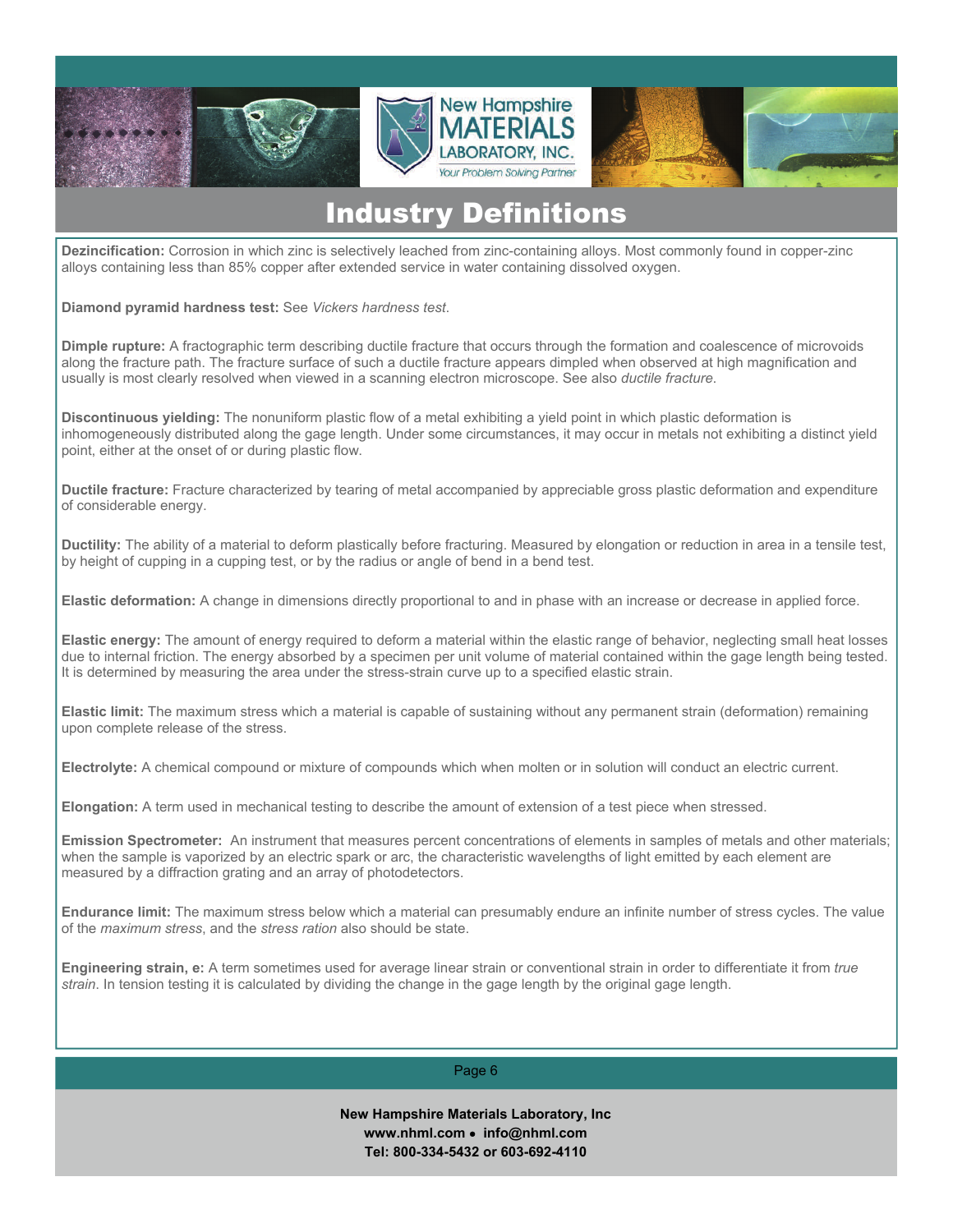**New Hampshire** MATERIA

**Your Problem Solving Partner** 

**Engineering stress, s:** A term sometimes used for conventional stress in order to differentiate it from true stress. In tension testing, it is calculated by dividing the breaking load applied to the specimen by the original cross-sectional area of the specimen.

**Equiaxed grain structure:** A structure in which the grains have approximately the same dimensions in all directions.

**Erosion:** Progressive loss of original material from a solid surface due to mechanical interaction between that surface and a fluid, a multicomponent fluid, or impinging liquid or solid particles.

**Extensometer:** An instrument for measuring changes in length over a given gage length caused by application or removal of a force. Commonly used in tension testing of metal specimens.

**False Brinelling:** Damage to a solid bearing surface characterized by indentations not caused by plastic deformation resulting from overload but thought to be due to other causes such as *fretting corrosion*.

**Fatigue:** The phenomenon leading to fracture under repeated or fluctuating stresses having a maximum value less than the ultimate tensile strength of the material. *Fatigue failure* generally occurs at loads which applied statically would produce little perceptible effect. Fatigue fractures are progressive, beginning as minute cracks that grow under the action of the fluctuating stress.

**Fatigue life, N:** The number of cycles of stress or strain of a specified character that a given specimen sustains before failure of a specified nature occurs.

**Fatigue limit:** The maximum stress that presumably leads to fatigue fracture in a specified number of stress cycles. The value of the *maximum stress*, and the *stress ratio*also should be stated.

**Fatigue strength:** The maximum stress that can be sustained for a specified number of cycles without failure, the stress being completely reversed within each cycle unless otherwise stated.

**Fatigue striations:** Parallel lines frequently observed in electron microscope fractographs or fatigue fracture surfaces. The lines are transverse to the direction of local crack propagation; the distance between successive lines represents the advance of the crack front during the one cycle of stress variation.

**Fatigue test:** A method for determining the range of alternating (fluctuating) stresses a material can withstand without failing.

**Ferrite:** A solid solution of carbon in body centered cubic (alpha) iron. It is soft and pliable and stable at room temperature.

**Ferrite banding:** Parallel bands of free ferrite aligned in the direction or working. Sometimes referred to as ferrite streaks.

**Fibrous fracture:** A gray and amorphous fracture that results when a metal is sufficiently ductile for the crystals to elongate before fracture occurs. When a fibrous fracture is obtained in an impact test, it may be regarded as definite evidence of toughness of the metal.

Page 7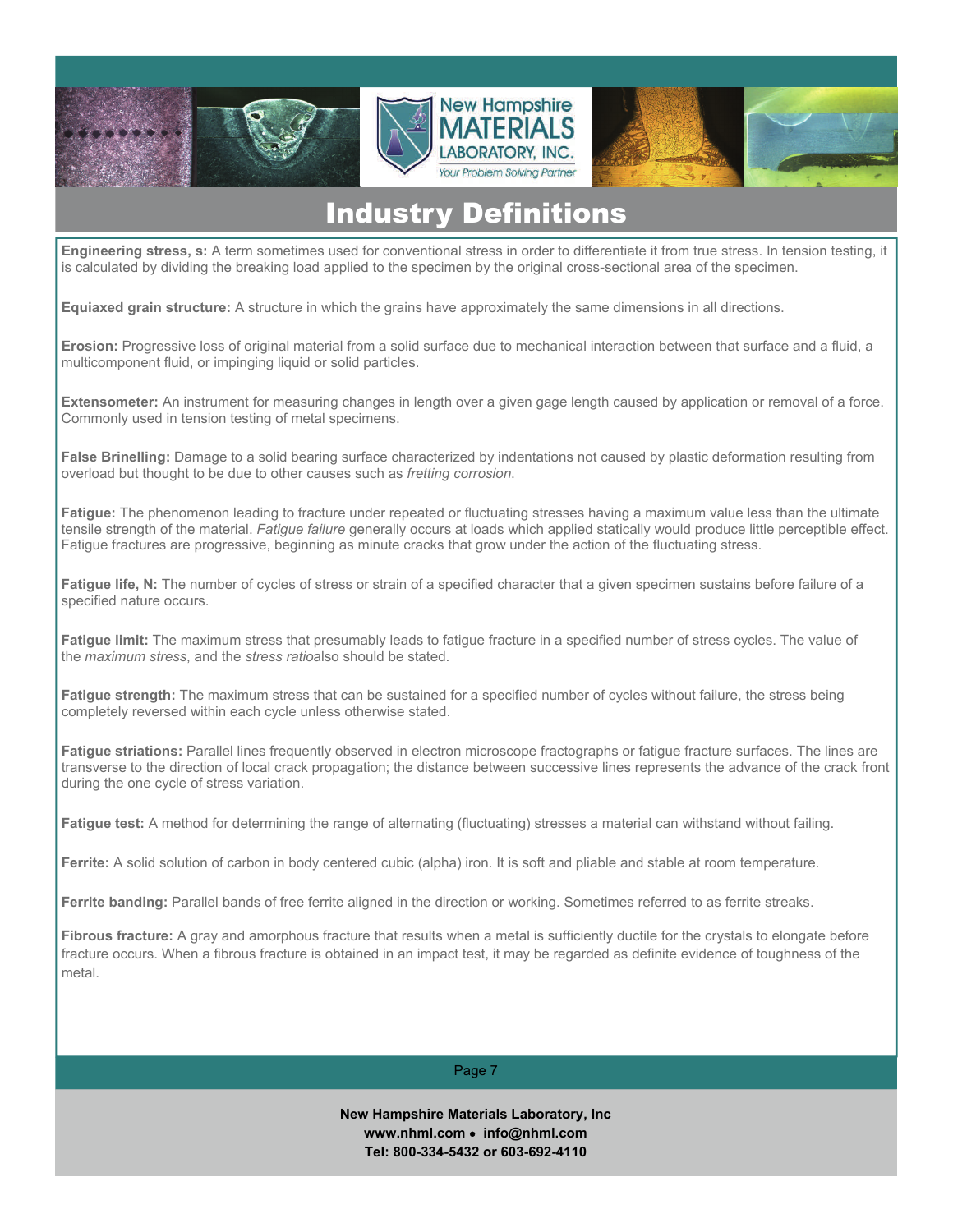### Industry Definitions

**File hardness:** Hardness as determined by the use of a file of standardized hardness on the assumption that a material that cannot be cut with the file is as hard as, or harder than, the file. Files covering a range of hardnesses may be employed.

**Flexure:** A term used in the study of strength of materials to indicate the property of a body, usually a rod or beam, to bend without fracture.

**Flow lines:** Texture showing the direction of metal flow during hot or cold working. Flow lines often can be revealed by etching the surface or a section of a metal part.

**Fluorescence:** A type of photoluminescence in which the time interval between the absorption and re-emission of light is very short.

**Fractography:** Descriptive explanation of a fracture process, especially in metals, with specific reference to photographs of the fracture surface. Macrofractography involves photographs at low magnification; microfractography, at high magnification.

**Fracture:** The irregular surface produced when a piece of metal is broken.

**Fracture toughness:** A generic term for measures of resistance to extension of a crack. The term is sometimes restricted to results of fracture mechanics tests, which are directly applicable in fracture control. However, the term commonly includes results from simple tests of notched or precracked specimens not based on fracture mechanics analysis. Results from tests of the latter type are often useful for fracture control, based on either service experience or empirical correlations with fracture mechanics tests.

**Free Radical:** Any molecule or atom that possesses an unpaired electron. In chemical notation, a free radical is symbolized by a single dot (to denote the odd electron) to the right of the chemical symbol.

Fretting: A type of wear that occurs between tight-fitting surfaces subjected to oscillation at very small amplitude. This type of wear can be a combination of *oxidative wear* and *abrasive wear*.

**Fretting corrosion:** The deterioration at the interface between contacting surfaces as the result of corrosion and slight oscillatory slip between the two surfaces.

**Functional group:** A chemical radical or structure that has characteristic properties: examples are hydroxyl and carboxyl groups.

**Gage length:** The original length of that portion of the specimen over which strain or change of length is determined.

**Galling:** A condition whereby excessive friction between high spots results in localized welding with subsequent spalling and a further roughening of the rubbing surfaces of one or both of two mating parts.

**Gas Chromatography:** A separation method involving passage of a gaseous mobile phase through a column containing a stationary absorbent phase; used principally as a quantitative analytical technique for volatile compounds.

#### Page 8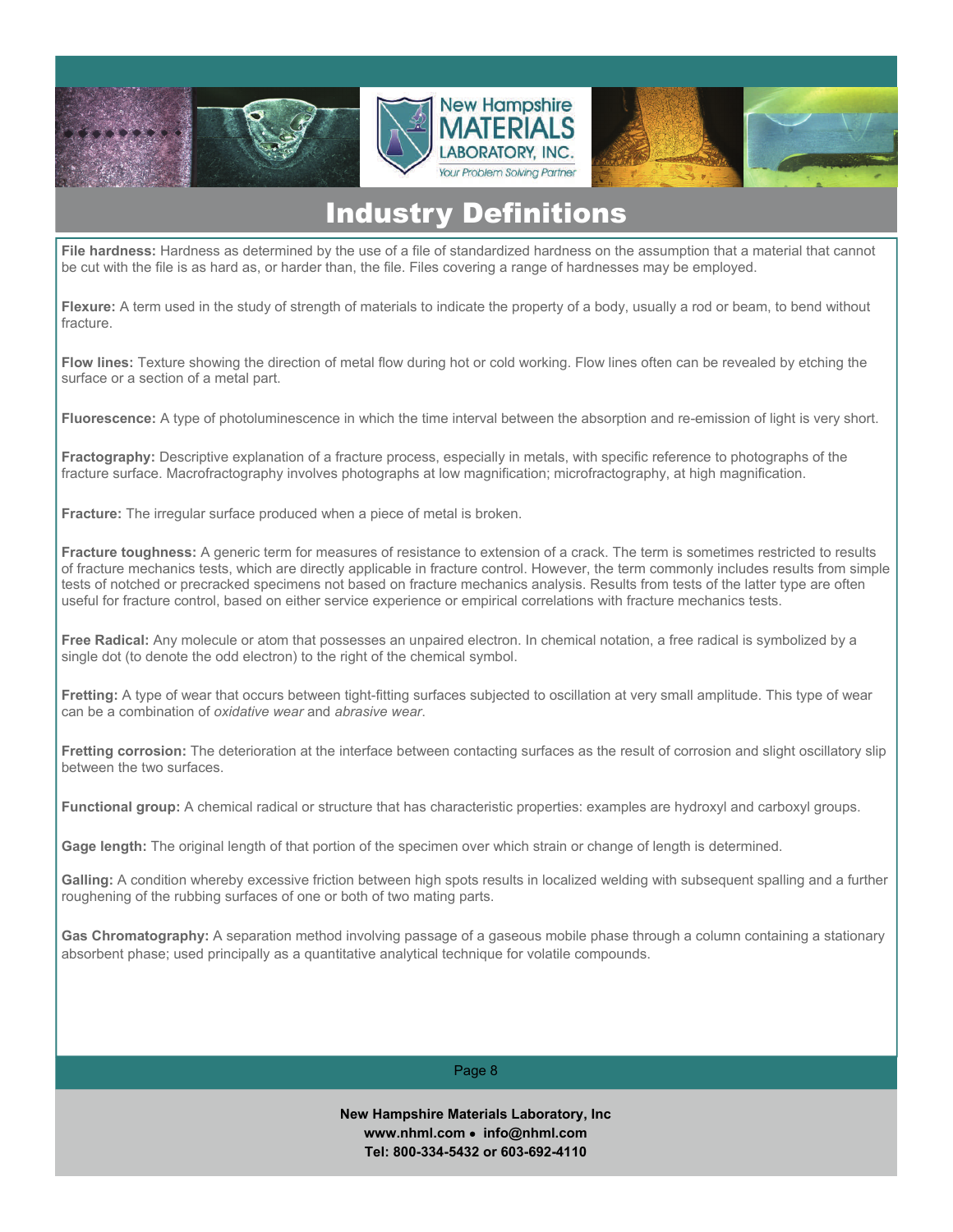### **New Hampshire** MATERIAI S **ABORATORY, INC. Your Problem Solving Partner**

### Industry Definitions

**Grain growth:** An increase in the average size of the grains in polycrystalline metal, usually as a result of heating at elevated temperature.

**Grain size:** A measure of the areas or volumes of grains in a polycrystalline material, usually expressed as an average when the individual sizes are fairly uniform. In metals containing two or more phases, the grain size refers to that of the matrix unless otherwise specified. Grain size is reported in terms of number of grains per unit area or volume, average diameter, or as a grain-size number derived from area measurements.

Granular fracture: A type of irregular surface produced when metal is broken that is characterized by a rough, grainlike appearance, rather than a smooth or fibrous one. It can be sub classified as transgranular or intergranular. This type of fracture is frequently called *crystalline fracture*; however, the inference that the metal broke because it "crystallized" is not justified, because all metals are crystalline when in the solid state.

**Guided bend:** The bend obtained by use of a plunger to force the specimen into a die in order to produce the desired contour of the outside and inside surfaces of the specimen.

**Hardness:** A measure of the resistance of a material to surface indentation or abrasion; may be thought of as a function of the stress required to produce some specified type of surface deformation. There is no absolute scale for hardness; therefore, to express hardness quantitatively, each type of test has its own scale of arbitrarily defined hardness. Indentation hardness can be measured by *Brinell, Rockwell, Vickers, Knoop, and Scleroscope hardness tests*.

**Homogeneity:** The degree of uniformity of composition or properties.

**Hooke's Law:** A material in which the stress is linearly proportional to strain is said to obey Hooke's law.

**Hydrogen embrittlement:** A condition of low ductility or hydrogen-induced cracking in metals resulting from the presence of hydrogen.

**Hydrogen-induced delayed cracking:** A term sometimes used to identify a form of hydrogen embrittlement in which a metal appears to fracture spontaneously under a steady stress less than the yield stress. There is usually a delay between the application of stress (or exposure of the stressed metal to hydrogen) and the onset of cracking.

**Impact energy:** The amount of energy required to fracture a material, usually measured by means of an *Izod test or Charpy test*. The type of specimen and test conditions affect the values and therefore should be specified.

**Impact test:** A test for determining the energy absorbed in fracturing a test piece at high velocity, as distinct from static test. The test may be carried out in tension, bending, or torsion, and the test bar may be notched or unnotched.

**Indentation hardness:** The resistance of a material to indentation as determined by hardness testing. The indenter, which may be spherical or diamond shaped, is pressed into the surface of a metal under specified load for a given time.

**Inductively coupled plasma (ICP):** An argon plasma excitation source for atomic emission spectroscopy or mass spectroscopy. It is operated at atmospheric pressure and sustained by inductive coupling to a radio-frequency electromagnetic field.

Page 9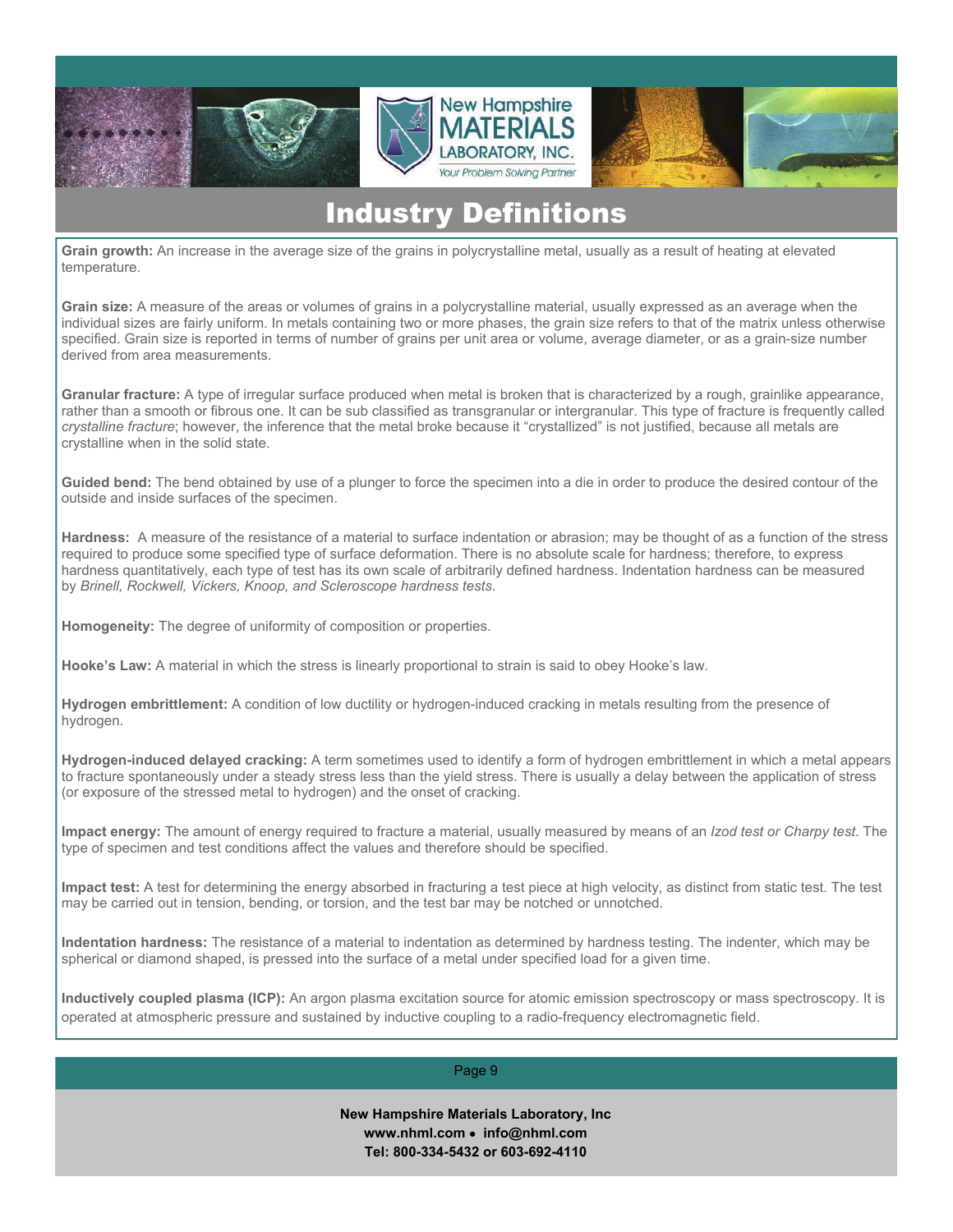**New Hampshire** MATERIA

**Your Problem Solving Partner** 

**Infrared Spectrometer:** A device used to measure the amplitude of electromagnetic radiation of wavelengths between visible light and microwaves.

**Infrared Spectroscopy:** The study of the interaction of material systems with electromagnetic radiation in the infrared region of the spectrum. The technique is useful for determining the molecular structure of organic and inorganic compounds by identifying the rotational and vibrational energy levels associated with the various molecules.

**Infrared Spectrum:** 1) The range of wavelengths of infrared radiation. 2) A display or graph of the intensity of infrared radiation emitted or absorbed by a material as a function of wavelength or some related parameter.

**Ion:** An atom, or group of atoms, which by loss or gain of one or more electrons has acquired an electric charge. If the ion is formed from an atom of Hydrogen or an atom of a metal, it is uaually positively charge; if the ion is formed from an atom of a nonmetal or from a group of atoms, it is usually negatively charged. The number of electronic charges carried by an ion is termed its electrovalence.

**Ion Chromatography:** An area of high performance liquid chromatography that uses ion exchange resins to separate various species of ions in solution and elute them to a suitable detector for analysis.

**Ionic Bond:** A type of chemical bonding in which one or more electrons are transferred completely from one atom to another, thus converting the neutral atoms into electrically charged ions. These ions are approximately spherical and attract each other because of their opposite charges.

**Instrumented impact test:** An impact test in which the load on the specimen is continually recorded as a function of time and/or specimen deflection prior to fracture.

**Isotropy:** A term indicating equal physical or mechanical properties in all directions within a material.

**Izod test:** A type of impact test in which a V-notched specimen, mounted vertically, is subjected to a sudden blow delivered by the weight at the end of a pendulum arm. The energy required to break off the free end is a measure of the impact strength or toughness of the material.

**Knoop hardness test:** An indentation hardness test using calibrated machines to force a rhomic-based pyramidal diamond indenter having specified edge angles, under specified conditions, into the surface of the material under test and to measure the long diagonal after removal of the load.

**Ligand:** The molecule, ion, or group bound to the central atom in a chelate or a coordination compound.

**Liquid chromatography:** A separation method based on the distribution of sample compounds between a stationary phase and a liquid mobile phase.

Load: In the case of testing machines, a force applied to a test piece that is measured in units such as pound-force, Newton, or kilogram-force.

**Longitudinal direction:** The principal direction of flow in a worked metal.

#### Page 10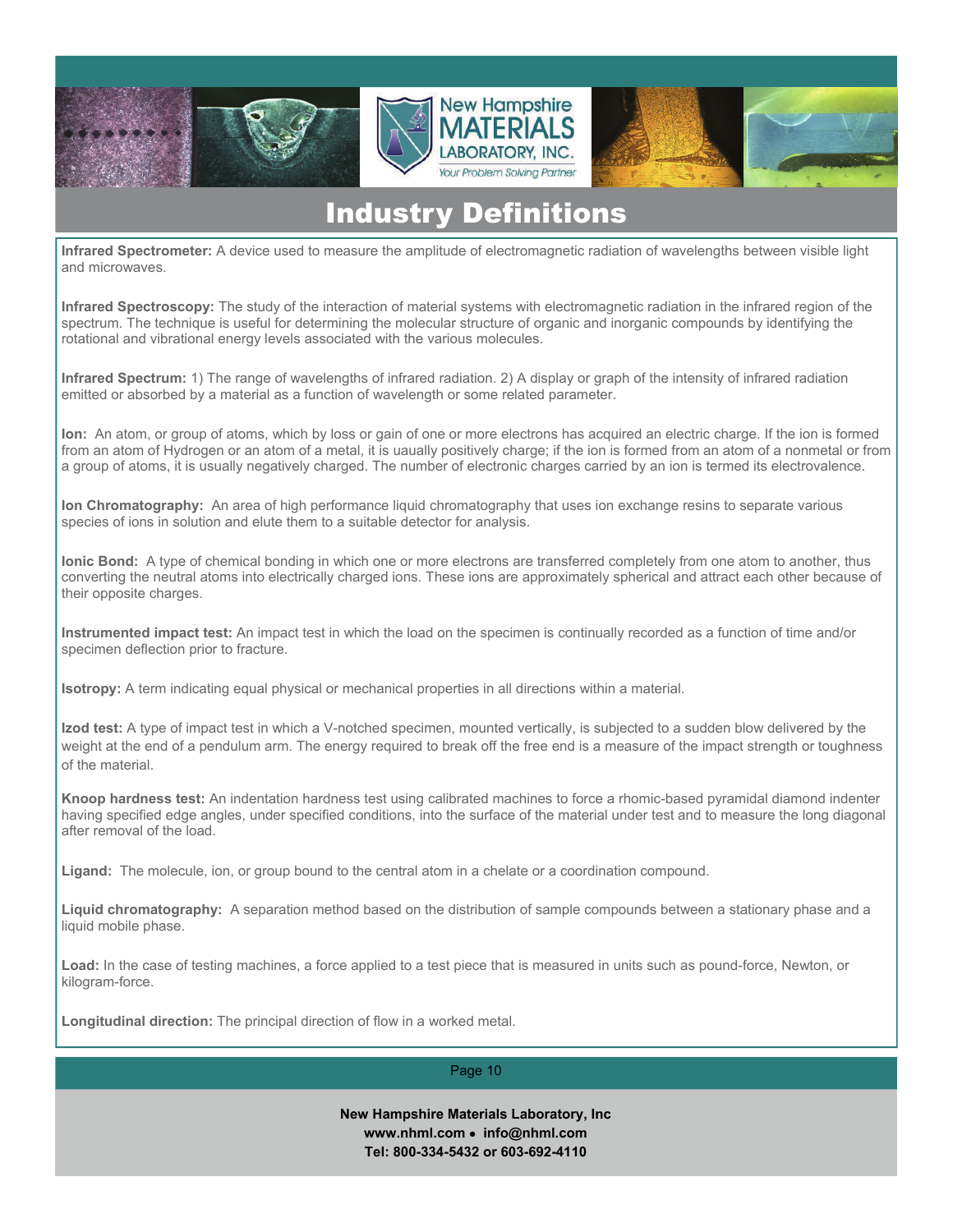**New Hampshire** MATFRIAI S **ABORATORY, INC. Your Problem Solving Partner** 

**Lüders lines:** Elongated surface markings or depressions, often visible with the unaided eye, that form along the length of a tension specimen at an angle of approximately 45° to the loading axis. Caused by localized plastic deformation, they result from discontinuous (inhomogeneous) yielding. Also known as Lüders bands, Hartmann lines, Piobert lines, or stretcher strains.

**Martensite:** A generic term for microstructure formed by diffusionless phase transformation. In steel it is a body centered tetragonal structure with carbon atoms in the interstitial positions of the matrix. The structure is highly strained and is accordingly hard and brittle.

**Mass Spectrometry:** An analytical technique for identification of chemical structures, analysis of mixtures, and quantitative elemental analysis, based on application of the mass spectrometer.

**Mass Spectrum.**: A record, graph, or table that shows the relative number of ions of various masses that are producted when a given substance is processed in a mass spectrometer.

**Maximum load, P max:** (1) The load having the highest algebraic value in the load cycle. Tensile loads are considered positive and compressive loads negative. (2) Used to determine the strength of a structural member; the load that can be borne before failure is apparent.

**Maximum stress, S max:** The stress having the highest algebraic value in the stress cycle, tensile stress being considered positive and compressive stress negative. The *nominal stress* is used most commonly.

**Mechanical properties:** The properties of a material that reveal its elastic and inelastic behavior when force is applied or that involve the relationship between the intensity of the applied stress and the strain produced. The properties included under this heading are those that can be recorded by *mechanical testing*-for example, *modulus of elasticity, tensile strength, elongation, hardness, and fatigue limit*.

**Metallography:** The study of the structure of metals and alloys by various methods, especially by optical and electron microscopy.

**Mechanical testing:** The methods by which the *mechanical properties* of a metal are determined.

**Microhardness:** The hardness of a material as determined by forcing an indenter into the surface of a material under very light load; usually the indentations are so small that they must be measured with a microscope. Capable of determining hardnesses of different microconstituents within a structure, or of measuring steep hardness gradients such as those encountered in case hardening.

**Microhardness test:** A microindentation hardness test using a calibrated machine to force a diamond indenter of specific geometry, under a test load of 1 to 1000 gram-force, into the surface of the test material and to measure the diagonal or diagonals optically.

**Modulus of elasticity, E:** The measure of rigidity or stiffness of a metal; the ratio of stress, below the proportional limit, to the corresponding strain. In terms of the *stress-strain diagram*, the modulus of elasticity is the slope of the stress-strain curve in the range of linear proportionality of stress to strain. Also known as *Young's modulus*. For materials that do not conform to *Hooke's law* throughout the elastic range, the slope of either the tangent to the stress-strain curve at the origin or at low stress, the secant drawn from the origin to any specified point on the stress-strain curve, or the chord connecting any two specific points on the stressstrain curve is usually taken to be the modulus of elasticity. In these cases, the modulus is referred to as the *tangent modulus, secant modulus, or chord modulus*, respectively.

#### Page 11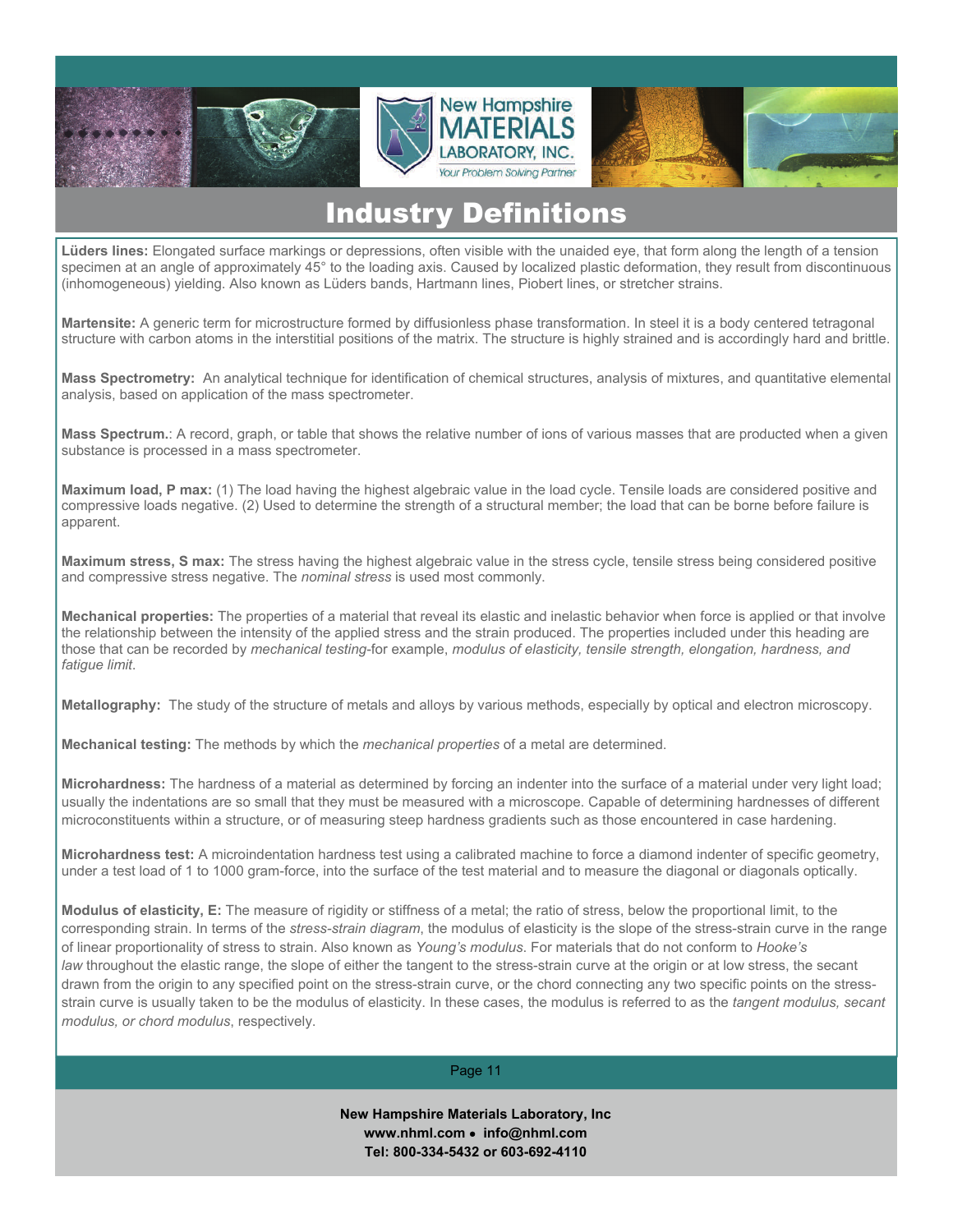### Industry Definitions

**Modulus of rupture:** Nominal stress at fracture in a bend test or torsion test. In bending, modulus of rupture is the bending moment at fracture divided by the section modulus. In torsion, modulus of rupture is the torque at fracture divided by the polar section modulus.

**Molecular Structure:** The manner in which electrons and nuclei interact to form a molecule, as elucidated by quantum mechanics and the study of molecular spectra.

**Molecule:** A molecule may be thought of either as a structure built of atoms bound together by chemical forces as a structure in which two or more positively charged nuclei are maintained in some definite geometrical configuration by attractive forces from the surrounding cloud of electrons. Besides chemically stable molecules, short-lived molecular fragments termed free radicals can be observed under special circumstances.

**Nebulizer:** A device for converting a sample solution into a gas-liquid aerosol for atomic absorption, emission, and flourescence analysis. This may be combined with a burner to form a nebulizer burner.

**Necking:** (1) Reducing the cross-sectional area of metal in a localized area by stretching. (2) Reducing the diameter of a portion of the length of a cylindrical shell or tube.

**Normality:** A measure of the number of gram-equivalent weights of a compound per liter of solution.

**Nuclear Magnetic Resonance:** A phenomenon exhibited by a large number of atomic nuclei that is based on the existence of nuclear magnetic moments associated with quantized nuclear spins. These nuclear moments, when placed in a magnetic field, give rise to distinct nuclear Zeeman energy levels between spectroscopic transition can be induced by radio-frequency radiation. Plots of these transition frequencies, termed spectra, furnish important information about molecular structure and sample composition.

**Objective:** The primary magnifying system of a microscope. A system, generally of lenses, less frequently of mirrors, forming a real, inverted, and magnified image of the object.

**Offset:** The distance along the strain coordinate between the initial portion of a stress-strain curve and a parallel line that intersects the stress-strain curve at a value of stress (commonly 0.2%) that is used as a measure of the *yield strength*. Used for materials that have no obvious *yield point*.

**Offset yield strength:** The stress at which the strain exceeds by a specified amount (the offset) an extension of the initial proportional portion of the stress-strain curve. Expressed in force per unit area.

**Orange peel:** A surface roughening in the form of a pebble-grained pattern where a metal of unusually coarse grain is stressed beyond its elastic limit. Also known as pebbles and alligator skin.

**Pearlite:** A mixture of Ferrite and Cementite forming distinct layers or bands in slowly cooled carbon steels. The term is Pearlite is reference to its appearance under a microscope. The "mother of pearl" appearance is created by lamellar bands.

**Photon:** A particle representation of the electromagnetic field. The energy of the photon equals *hv*, where *v* is the frequency of the light in hertz, and *h* is Planck's constant.

#### Page 12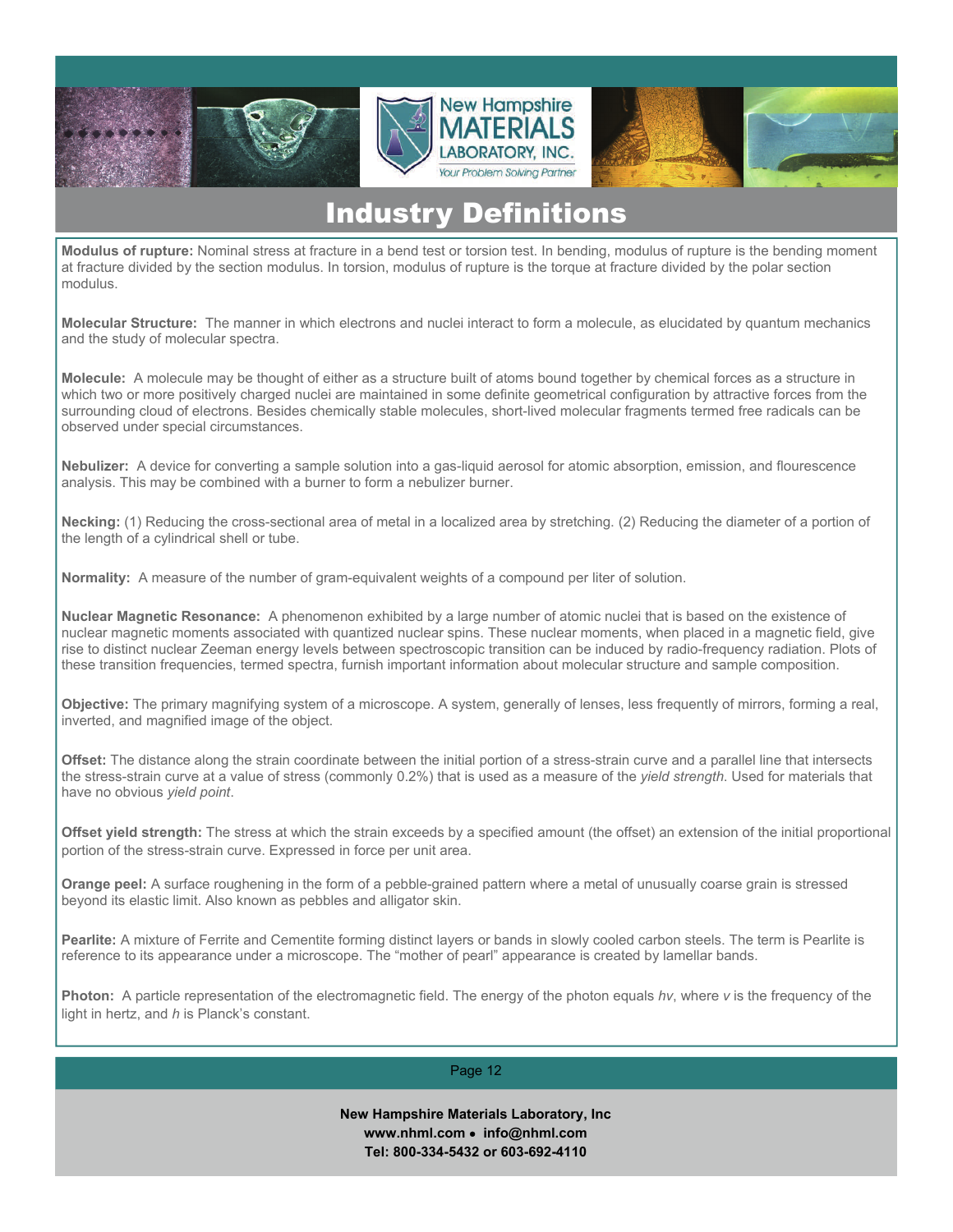### **New Hampshire** MATFRIAI S **ABORATORY, INC. Your Problem Solving Partner**

# Industry Definitions

**Physical properties:** Properties of a metal or alloy the determination of which does not involve the deformation or destruction of the specimen-for example, density, electrical conductivity, coefficient of thermal expansion, magnetic permeability, and lattice parameter. Does not include chemical reactivity or properties more appropriately regarded as*mechanical properties*.

**Physical testing:** Methods used to determine the entire range of a material's *physical properties*. In addition to density and thermal, electrical, and magnetic properties, physical testing methods may be used to assess simple fundamental physical properties such as color, crystalline form, and melting point.

**Pi bonding:** Covalent bonding in which the atomic orbitals overlap along a plane perpendicular to the sigma bonds joining the nuclei of two or more atoms.

**Pitting:** In *tribology*, a type of wear characterized by the presence of surface cavities formed by processes such as fatigue, local adhesion, or cavitation.

**Plane strain:** The stress condition in linear elastic fracture mechanics in which there is zero strain in a direction normal to both the axis of applied tensile stress and the direction of crack growth (i.e. parallel to the crack front); most nearly achieved in loading thick plates along a direction parallel to the plate surface. Under plane-strain conditions, the plane of fracture instability is normal to the axis of the principal tensile stress.

**Plane stress:** The stress condition in linear elastic fracture mechanics in which the stress in the thickness direction is zero; most nearly achieved in loading very thin sheet along a direction parallel to the surface of the sheet. Under plane-stress conditions, the plane of fracture instability is inclined 45° to the axis of the principal tensile stress.

**Plastic deformation:** The permanent (inelastic) distortion of metals under applied stresses that strain the materials beyond its *elastic limit*.

**Poisson's ratio, v:**The absolute value of the ratio of transverse (lateral) strain to the corresponding axial strain resulting from uniformly distributed axial stress below the *proportional limit* of the material.

**Proof stress:** (1) The stress that will cause a specified small *permanent set* in a material. (2) A specified stress to be applied to a member or structure to indicate its ability to withstand service loads.

**Proportional limit:** The greatest stress a material is capable of developing without a deviation from straight-line proportionality between stress and strain.

**Radial marks:** Lines on a fracture surface that radiate from the fracture origin and are visible to the unaided eye or at low magnification. Radial lines result from the intersection and connection of brittle fractures propagating at different levels. Also known as shear ledges.

**Radius of bend:** The radius of the cylindrical surface of the pin or mandrel that comes in contact with the inside surface of the bend during bending. In the case of free or semi guided bends to 180° in which a shim or block is used, the radius of bend is one half the thickness of the shim or block.

#### Page 13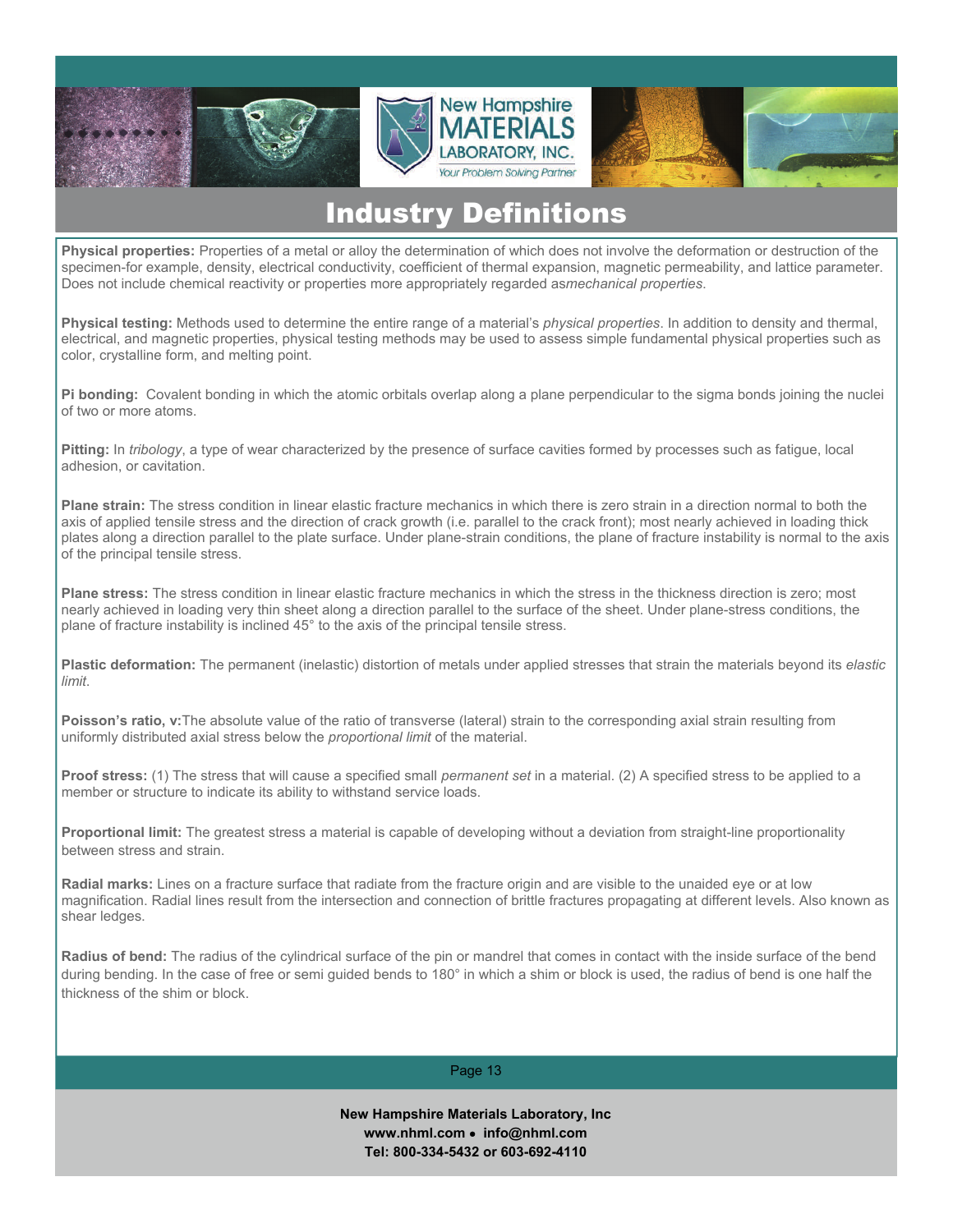### Industry Definitions

**Ratchet marks:** Lines on a fatigue fracture surface that result from the intersection and connection of fatigue fractures propagating from multiple origins. Ratchet marks are parallel to the overall direction of crack propagation and are visible to the unaided eye or at low magnification.

**Reduction in area:** The difference between the original cross-sectional area of a tensile specimen and the smallest area at or after fracture as specified for the material undergoing testing. Also known as reduction of area.

**Residual stress:** Stresses that remain within a body as the result of plastic deformation.

**Retention Time:** In chromatography, the amount of time a sample compound spends in the chromatographic column.

**Rockwell hardness number, HR:** A number derived from the net increase in the depth of impression as the load on an indenter is increased from a fixed minor load to a major load and then returned to the minor load. Rockwell hardness numbers are always quoted with a scale symbol representing the penetrator, load, and dial used.

**Rockwell hardness test:** An indentation hardness test using a calibrated machine that utilizes the depth of indentation, under constant load, as a measure of hardness. Either a 120° diamond cone with a slightly rounded point, or a 1/16- or 1/8-in.-diam. steel ball is used as the indenter.

**Rockwell superficial hardness test:** Same as *Rockwell hardness test*, except that smaller minor and major loads are used.

**Rupture stress:** The stress at failure. Also known as *breaking stress or fracture stress*.

**Sample:** One ore more units of product (or a relatively small quantity of a bulk material) that are withdrawn from a lot or process stream, and that are tested or inspected to provide information about the properties, dimensions, or other quality characteristics of the lot or process stream.

**Scoring:** In *tribology*, a severe form of wear characterized by the formation of extensive grooves and scratches in the direction of sliding.

**Shear fracture:** A ductile fracture in which a crystal (or a polycrystalline mass) has separated by sliding or tearing under the action of shear stresses.

**Shear lip:** A narrow, slanting ridge along the edge of a fracture surface. The term sometimes also denotes a narrow, often crescentshaped, fibrous region at the edge of a fracture that is otherwise of the cleavage type, even though this fibrous region is in the same plane as the rest of the fracture surface.

**Shear modulus, G:** The ratio of shear stress to the corresponding shear strain for shear stresses below the proportional limit of the material. Values of shear modulus are usually determined by torsion testing. Also known as modulus of rigidity.

**Shear strain:** The tangent of the angular change, due to force, between two lines originally perpendicular to each other through a point in a body.

#### Page 14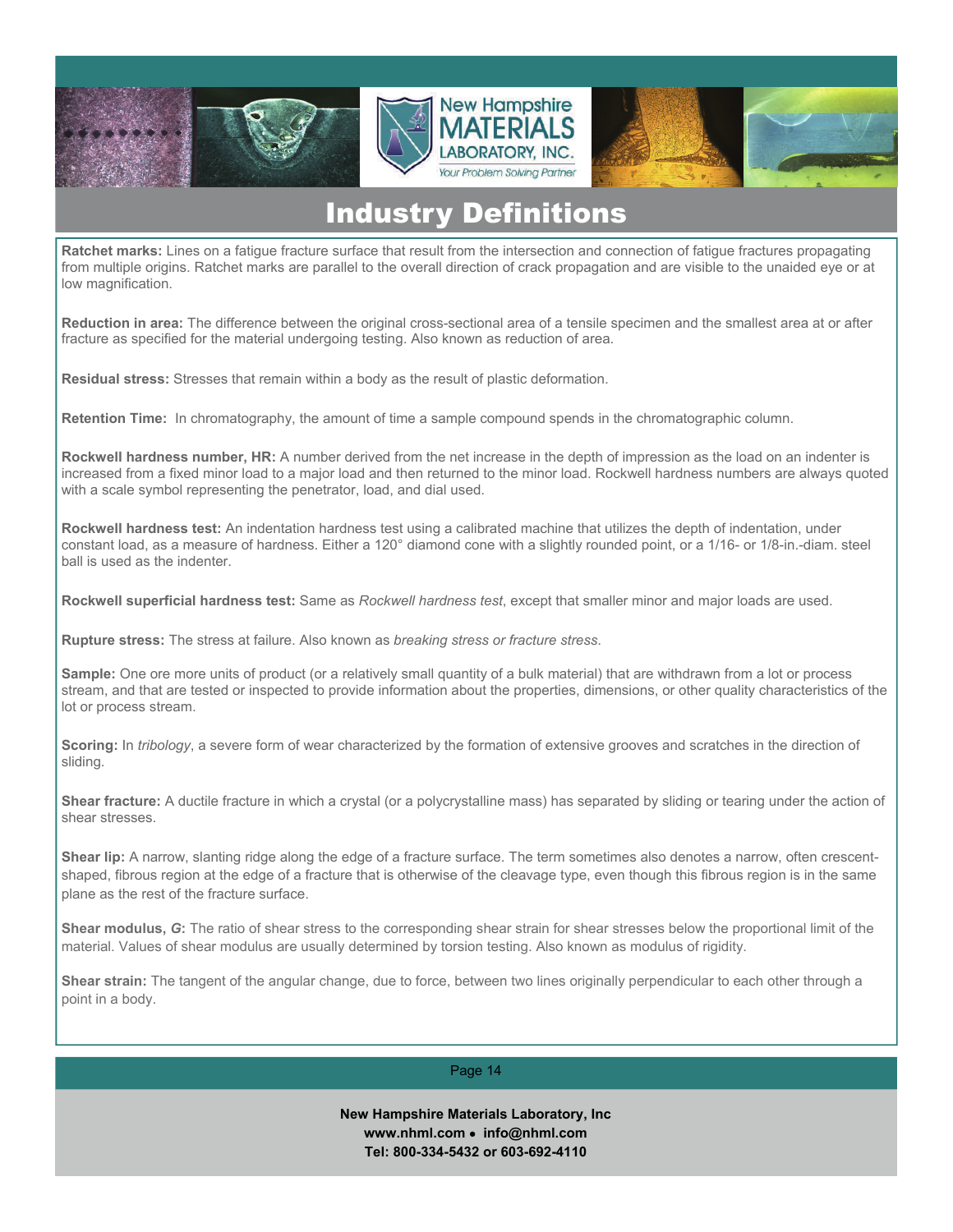**New Hampshire** MATFRIAI S **ABORATORY, INC. Your Problem Solving Partner** 

**Shear strength:** The maximum shear stress that a material is capable of sustaining. Shear strength is calculated from the maximum load during a shear or torsion test and is based on the original dimensions of the cross section of the specimen.

**Shear stress:** (1) A stress that exists when parallel planes in metal crystals slide across each other. (2) The stress component tangential to the plane on which the forces act. Also known as tangential stress.

**Silky fracture:** A metal fracture in which the broken metal surface has a fine texture, usually dull in appearance. Characteristic of tough and strong metals. Contrast with*crystalline fracture and granular fracture*.

**Slip:** Plastic deformation by the irreversible shear displacement (translation) of one part of a crystal relative to another in a definite crystallographic direction and usually on a specific crystallographic plane. Sometimes called glide.

**Slip band:** A group of parallel slip lines so closely spaced as to appear as a single line when observed under an optical microscope. See also *slip line*.

**Slip line:** The trace of the slip plane on the viewing surface; the trace is usually observable only if the surface has been polished before deformation. The usual observation on metal crystals (under the light microscope) is of a cluster of slip lines known as a slip band.

**S-N curve.**: A plot of stress, *S*, against the number of cycles to failure, *N*. The stress can be the maximum stress, Smax, or the alternating stress amplitude Sa. The stress values are usually nominal stresses; i.e., there is no adjustment for stress concentration. The diagram indicates the *S-N* relationship for a specified value of the mean stress, *Sm*, or the stress ration, A, or R and a specified probability of survival. For *N* a log scale is almost always used. For S a linear scale is used most often, but a log scale is sometimes used. Also known as *S-N* diagram.

**Spalling:** The cracking and flaking of particles out of a surface.

**Specimen:** A test object, often of standard dimensions or configuration that is used for destructive or nondestructive testing. One or more specimens may be cut from each unit of a sample.

**Standard deviation:** The most usual measure of the dispersion of observed values or results expressed as the positive square root of the variance.

**Standard reference material:** A reference material, the composition or properties of which are certified by a recognized standardizing agency or group.

**Standardization:** In analytical chemistry, the assignment of a compositional value to one standard on the basis of another standard.

**Stationary Phase:** In chromatography, a particulate material packed into the column or a coating on the inner walls of the column. A sample compound in the stationary phase is seperated from compounds moving through the column as a result of being in the mobile phase.

**Stiffness:** (1) The ability of a metal or shape to resist elastic deflection. (2) The rate of stress with respect to strain; the greater the stress required to produce a given strain, the stiffer the material is said to be.

#### Page 15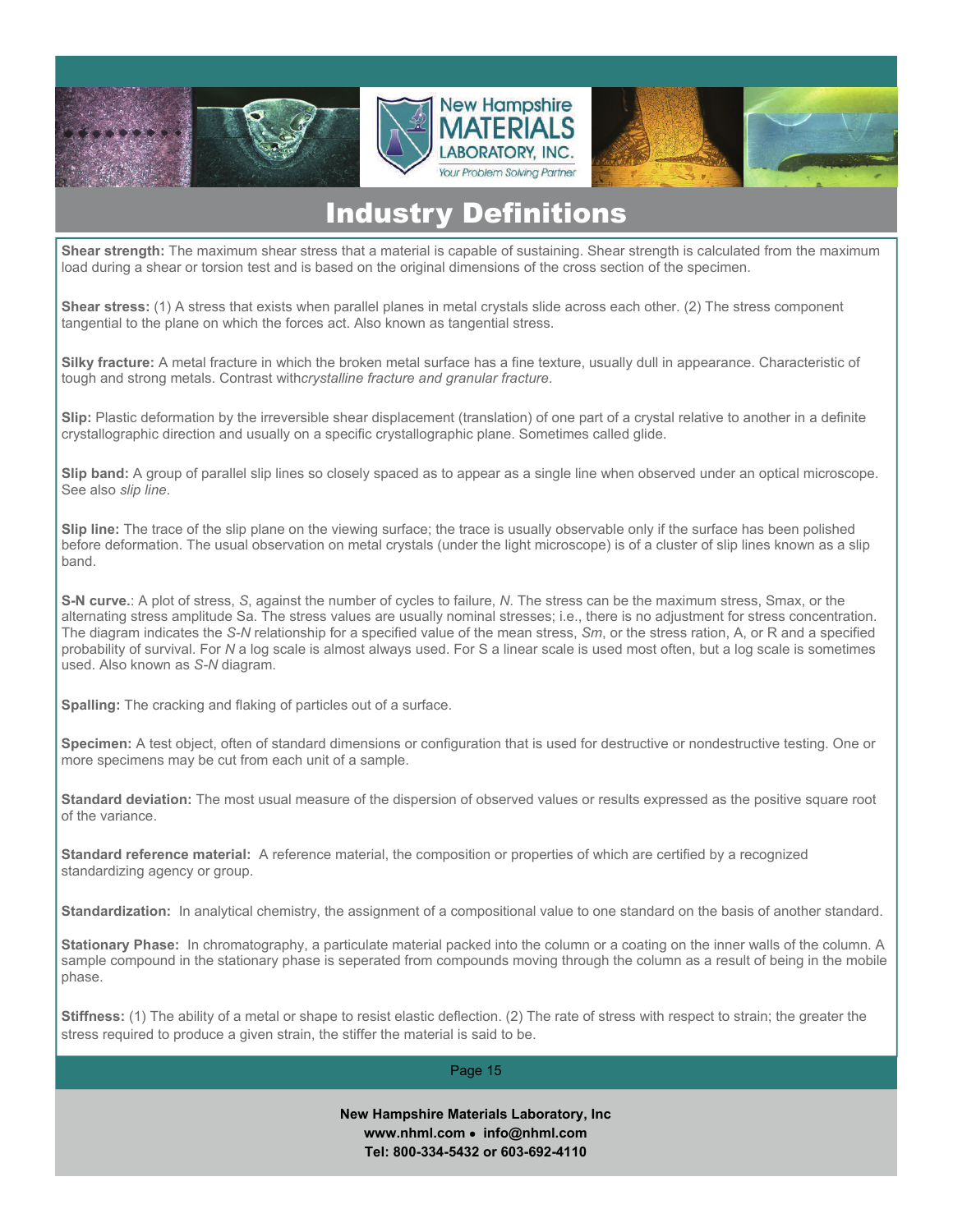**New Hampshire** MATFRIAI S **ABORATORY, INC. Your Problem Solving Partner** 

**Strain-age embrittlement:** A loss in ductility accompanied by an increase in hardness and strength that occurs when low-carbon steel (especially rimmed or capped steel) is aged following plastic deformation. The degree of embrittlement is a function of aging time and temperature, occurring in a matter of minutes at about 200° C (400° F), but requiring a few hours to a year at room temperature.

**Strain aging:** The changes in ductility, hardness, yield point, and tensile strength that occur when a metal or alloy that has been cold worked is stored for some time. In steel, strain aging is characterized by a loss of ductility and a corresponding increase in hardness, yield point, and tensile strength.

**Strain hardening:** An increase in hardness and strength caused by plastic deformation at temperatures below the recrystallization range. Also known as work hardening.

**Strain rate:** The time rate of straining for the usual tensile test. Strain as measured directly on the specimen gage length is used for determining strain rate. Because strain is dimensionless, the units of strain rate are reciprocal time.

**Strength:** The maximum nominal stress a material can sustain. Always qualified by the type of stress (tensile, compressive, or shear.)

**Stress:** The intensity of the internally distributed forces or components of forces that resist a change in the volume or shape of a material that is or has been subjected to external forces. Stress is expressed in force per unit area and is calculated on the basis of the original dimensions of the cross section of the specimen. Stress can be either direct (tension or compression) or shear.

**Stress-corrosion cracking (SCC):** A time-dependent process in which a metallurgically susceptible material fractures prematurely under conditions of simultaneous corrosion and sustained loading at lower stress levels than would be required in the absence of a corrosive environment. Tensile stress is required at the metal surface and may be a residual stress resulting from heat treatment or fabrication of the metal or the result of external loading. Cracking may be intergranular or transgranular, depending on the combination of alloy and environment.

**Stress raisers:** Changes in contour or discontinuities in structure that cause local increases in stress.

**Stress-strain diagram:** A graph in which corresponding values of stress and strain are plotted against each other. Values of stress are usually plotted vertically (ordinates or y axis) and values of strain horizontally (abscissas or x axis). Also known as deformation curve and stress-strain curve.

**Striation:** A fatigue fracture feature, often observed in electron micrographs, that indicates the position of the crack front after each succeeding cycle of stress. The distance between striations indicates the advance of the crack front across that crystal during one stress cycle, and a line normal to the striation indicates the direction of local crack propagation.

**Temper brittleness:** Brittleness that results when certain steels are held within, or are cooled slowly through, a certain range of temperature below the transformation range. The brittleness is manifested as an upward shift in ductile-to-brittle transition temperature, but only rarely produces a low value of reduction in area in a smooth-bar tension test of the embrittled material.

**Tensile strength:** In tensile testing, the ratio of maximum load to original cross-sectional area. Also known as ultimate strength.

**Tensile stress:** A stress that causes two parts of an elastic body, on either side of a typical stress plane, to pull apart. Contrast with *compressive stress*.

Page 16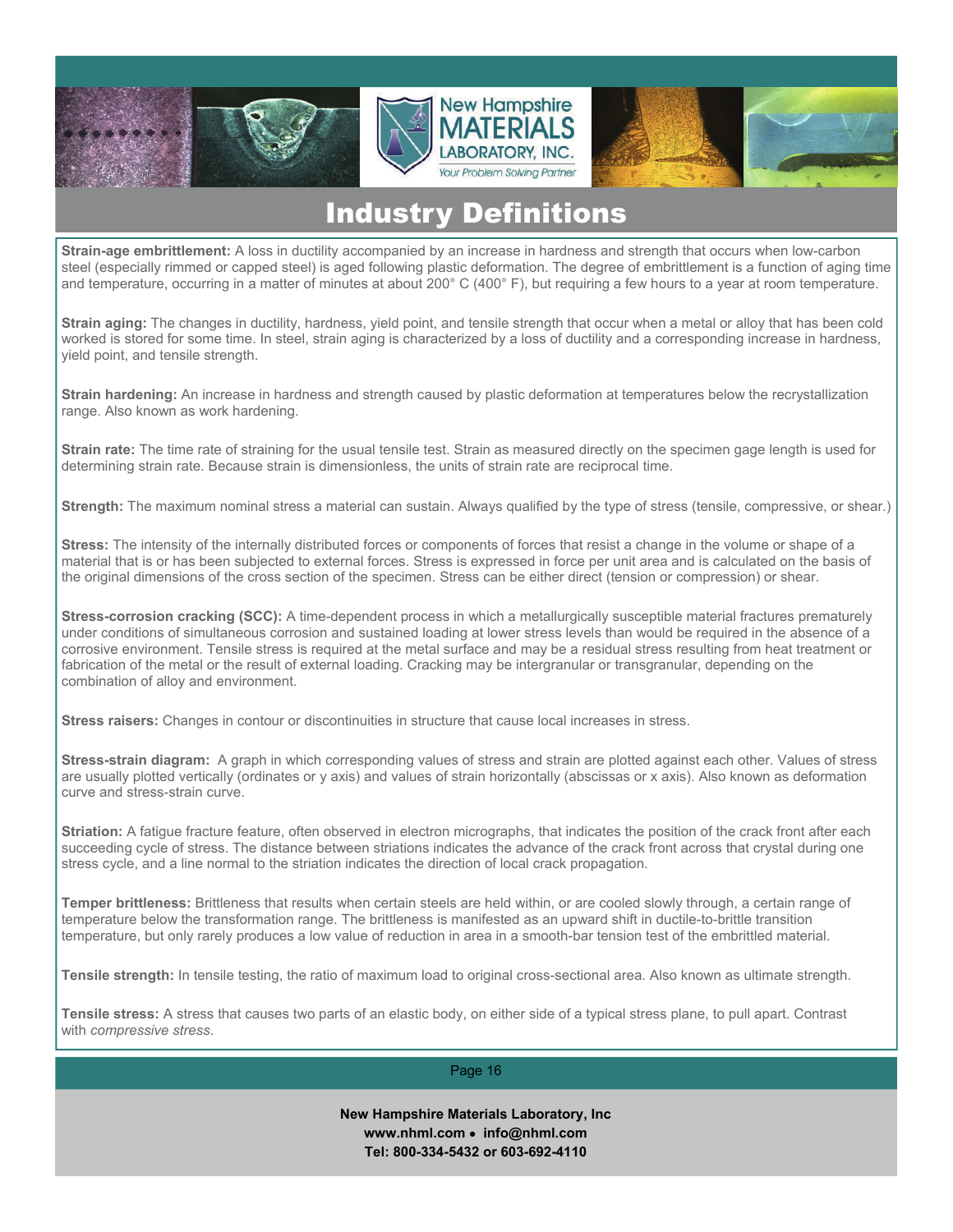### **New Hampshire** MATFRIAI S **ABORATORY, INC. Your Problem Solving Partner**

### Industry Definitions

**Tension:** The force or load that produces elongation.

**Tension testing:** A method of determining the behavior of materials subjected to uniaxial loading, which tends to stretch the metal. A longitudinal specimen of known length and diameter is gripped at both ends and stretched at a slow, controlled rate until rupture occurs. Also known as tensile testing.

**Thermocouple:** A device for measuring temperature, consisting of lengths of two dissimilar metals or alloys that are electrically joined at one end and connected to a voltage-measuring instrument at the other end. When one junction is hotter than the other, a thermal electromotive force is produced that is roughly proportional to the difference in temperature between the hot and cold junctions.

**Torsion:** A twisting deformation of a solid body about an axis in which lines that were initially parallel to the axis become helices.

**Toughness:** The ability of a metal to absorb energy and deform plastically before fracturing.

**Transition temperature:** (1) An arbitrarily defined temperature that lies within the temperature range in which metal fracture characteristics (as usually determined by tests of notched specimens) change rapidly, such as from primarily fibrous (shear) to primarily crystalline (cleavage) fracture. (2) Sometimes used to denote an arbitrarily defined temperature within a range in which the ductility changes rapidly with temperature.

**Transverse:** Literally, "across," usually signifiying a direction or plane perpendicular to the direction of working. In rolled plate or sheet, the direction across the width is often called long transverse, and the direction through the thickness, short transverse.

**Tribology:** The science and technology concerned with interacting surfaces in relative motion.

**True strain:** (1) The ratio of the change in dimension, resulting from a given load increment, to the magnitude of the dimension immediately prior to applying the load increment. (2) In a body subjected to axial force, the natural logarithm of the ratio of the gage length at the moment of observation to the original gage length. Also known as natural strain.

**True stress:** The value obtained by dividing the load applied to a member at a given instant by the cross-sectional area over which it acts.

**Ultimate strength:** The maximum stress (tensile, compressive, or shear) a material can sustain without fracture, determined by dividing maximum load by the original cross-sectional area of the specimen. Also known as nominal strength or maximum strength.

**Vickers hardness test:** An indentation hardness test employing a 136° diamond pyramid indenter (Vickers) and variable loads, enabling the use of one hardness scale for all ranges of hardness-from very soft lead to tungsten carbide. Also known as diamond pyramid hardness test.

**Wear:** Damage to a solid surface, generally involving progressive loss of material, due to relative motion between that surface and a contacting surface or substance.

#### Page 17